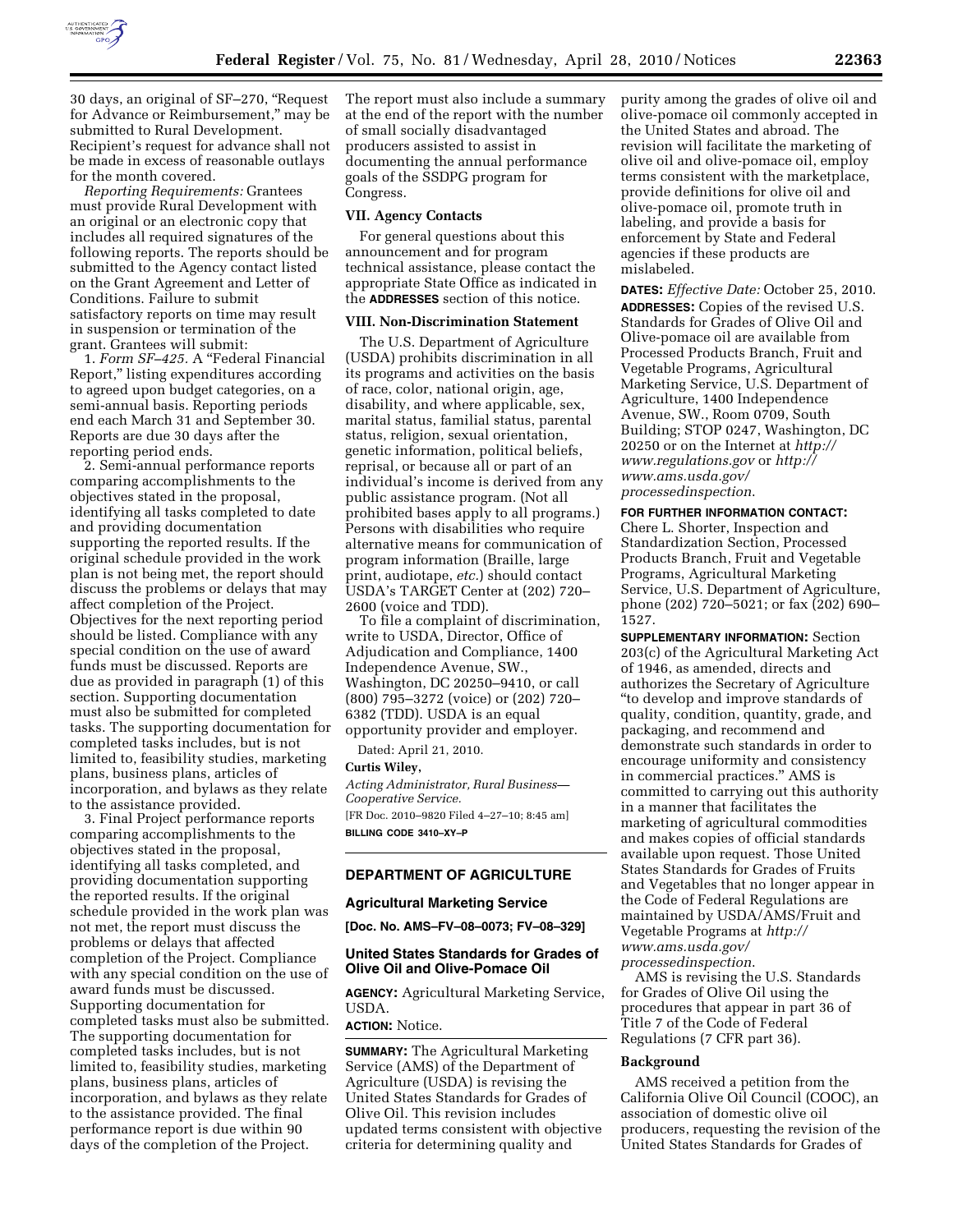Olive Oil, to reflect current industry standards commonly accepted in the United States and abroad.

The revision replaces the first edition of the U.S. grade standards, effective since March 22, 1948 that used grades of "U.S. Grade A" or "U.S. Fancy," "U.S. Grade B" or "U.S. Choice," "U.S. Grade C'' or ''U.S. Standard,'' and ''U.S. Grade D" or "Substandard," to denote levels of quality. These terms are not consistent with today's terminology for olive oil within the industry. The U.S. industry requested the revision because they wanted to create fairness in the marketplace. The COOC contend that because there is no definition for olive oil in the U.S., some unscrupulous blenders can produce low quality olive oil or olive-pomace oil and market it as extra virgin olive oil at a premium price.

The petitioners requested that the U.S. grade standards be revised to make them consistent with the International Olive Council (IOC) trade standards for olive and olive-pomace oil. The IOC develops standards of quality used by major olive oil producing countries, including Spain, Italy, Greece, Portugal, and Turkey. The IOC is an intergovernmental organization created by the United Nations that is headquartered in Madrid, Spain representing the marketing of over 95 percent of the world's olive oil production. The IOC is responsible for administering the International Agreement on Olive Oil. The United States is not a member of the IOC but has observer status. The COOC adheres, for the most part, to these international standards.

The petitioners originally requested that no value be provided for linolenic acid in the fatty acid profile pending the outcome of a review of the appropriate fatty acid limits for linolenic acid by the Codex Alimentarius Commission (CAC) but then agreed to set a limit for linolenic acid consistent with commercial practices in the domestic industry. The CAC is a United Nations organization through which member countries, including the United States, formulate and harmonize international food standards. To date, the CAC has not made a decision on the appropriate fatty acid limits for linolenic acid and leaves this limit to individual governments to decide.

AMS published a Notice in the November 8, 2004, **Federal Register** (69 FR 64713) with a thirty day comment period to determine the interest in revising the U.S. grade standards in response to the request by COOC.

Thirty commenters responded to the **Federal Register** notice. All of the comments are available on the AMS

Web site located at *http:// www.ams.usda.gov/ processedinspection.* In general, the commenters agreed that there should be clearly defined quality ratings. Additionally, several commenters requested that USDA create an organoleptic sensory panel to perform organoleptic analyses and establish a laboratory or accredit one or more labs that would perform the analyses following IOC trade standards. AMS concluded that there was positive interest in revised U.S. grade standards for olive oil.

AMS then published a Notice in the June 2, 2008, **Federal Register** (73 FR 31426) with a sixty-day comment period to garner comments on its proposed U.S. grade standards. Twenty-six commenters responded to the **Federal Register** notice including producers, consumers, trade associations, government agencies, and representatives. Comments were received from the United States, Australia, Argentina, New Zealand, Portugal, Spain, and Tunisia. All of the comments are available on *http:// www.regulations.gov.* 

The proposed grade standards were largely based on the International Olive Oil (IOC) Standards. The IOC standards are recognized by the vast majority of the world's olive oil producers and marketers including the COOC. The International standards list nine grades of olive oil in two primary categories— (1) Olive Oil and (2) Olive-pomace oil.

The revised U.S. grade standards include the same requirements as the IOC standard except for the limits for linolenic acid and campesterol. These differences were requested by COOC and were listed in the proposed standards for comment. Also, the definition for "ordinary olive oil" was removed because of its limited recognition and unpalatability. For this reason, the revised U.S grade standards are limited to eight grades instead of nine. Linolenic acid is one of 13 fatty acids that are analyzed to determine the purity of the olive oil or olive-pomace oil. Campesterol is another component of olive oil and olive-pomace oil. The revised grade standards provide for slightly larger limits for both of these components to account for domestic variation from the IOC limits. The revised grade standards list 22 tests that are performed to assure that the olive oil meets the purity and quality requirements. The quality tests include organoleptic characteristics such as flavor, odor, color, free fatty acid content, peroxide value (denotes rancidity), and absorbance in ultraviolet (UV) light (denotes quality and

degree of processing). The remaining tests are performed to ascertain if the product is of olive origin, to determine if the product was refined or unprocessed, or to meet other quality requirements. The virgin olive oil category, which includes extra virgin olive oil, is unprocessed. Olive oil and olive-pomace oil are processed and refined. The revised grade standards do not apply to olive oil blends, *i.e.,* olive oil mixed with herbs, spices, fruits, vegetables, or other oils.

The 22 tests include free fatty acid content, peroxide value, organoleptic criteria, absorbency in ultraviolet, fatty acid composition (including linolenic acid); trans fatty acid content; desmethylsterol composition, total sterol content (including campesterol); stigmastadiene content; saturated fatty acid content at the 2-position in triglycerides; sum of palmitic and stearic acids; percent fatty acids in the 2 position; maximum difference between actual and theoretical Equivalent Carbon Number (ECN) 42 triglyceride content; erythrodiol and uvaol content; wax content; food additive (alpha tocopherol); moisture and volatile matter; insoluble impurities; flash point; trace metals; unsaponifiable matter; heavy metal; pesticide residues; and halogenated solvents. The tests and their purpose are explained in more detail in the revised U.S. grade standards at *http:// www.regulations.gov* or *http:// www.ams.usda.gov/ processedinspection.* 

The comments can be summarized into one of the following categories: technical clarifications, testing limit tolerances, implementation of the grade standards, and editorial corrections (omissions, format, and spelling). With one exception, all of the comments were in support of the proposed U.S. grade standards and many recommendations were made.

## **Technical Clarifications**

Several of the commenters noted that the IOC trade standard was revised in 2006. That revision changed the limits for stigmastadiene in virgin olive oil from 0.15 parts per million (ppm) to 0.10 ppm and 5.0 ppm in crude olivepomace oil. The revised trade standard also substituted a method of analysis and limits for the saturated fatty acid content at the two-position in triglycerides. This test is used to determine if the oil has been reesterified or if the oil was substituted with animal fat. This analysis was replaced by a more precise analysis, the content of 2-glyceryl monopalmitate and new limits for palmitic acid (a fatty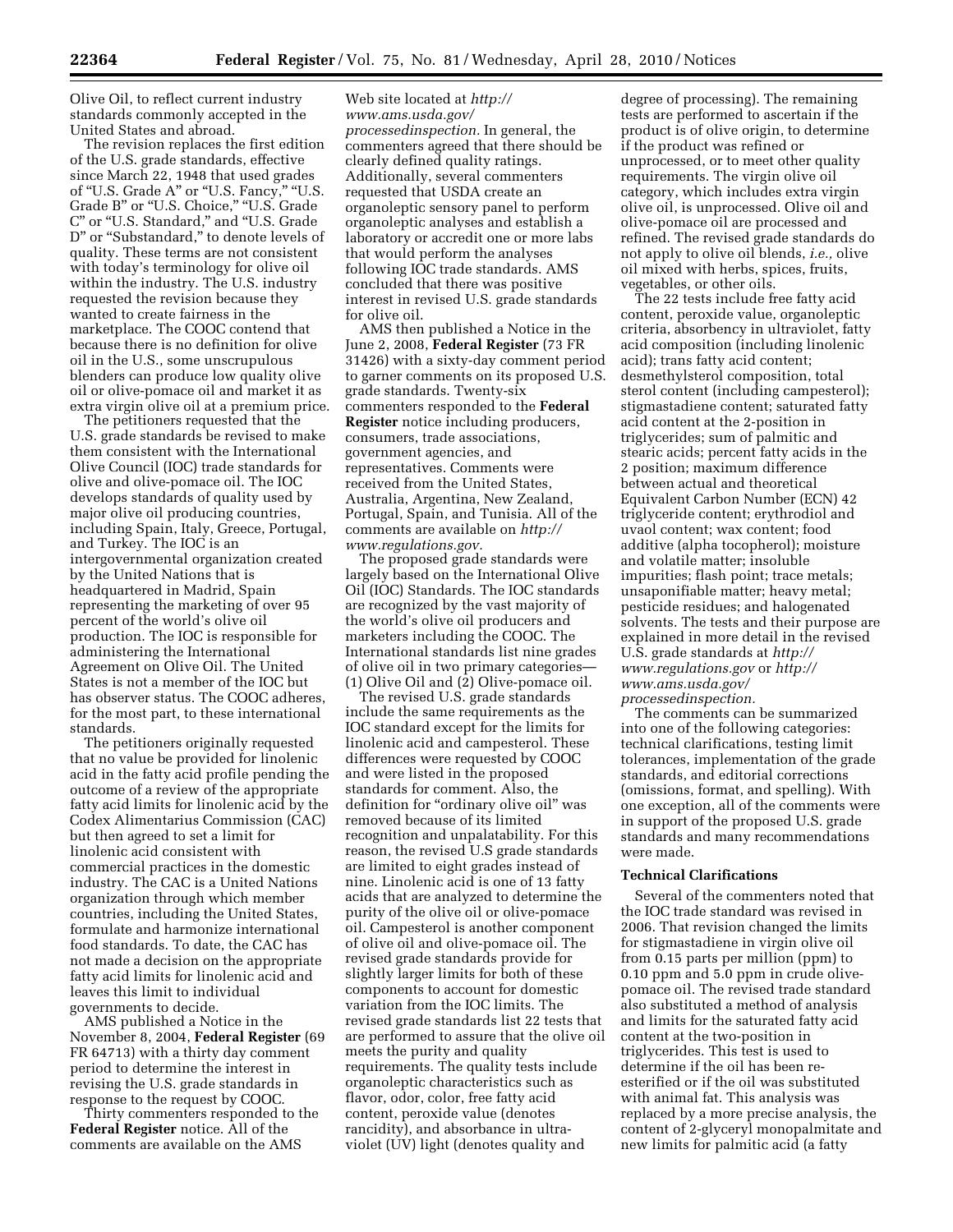acid). Several commenters also noted that the test, ''aspect (degree of cloudiness) at 20 degrees after 24 hours,'' for virgin olive oils could result in either a cloudy or clear product. The proposed grade standards incorrectly provided for a cloudy result. Some noted that the ''absorbency in ultraviolet'' test at K232 is an optional test in the IOC trade standard. Several noted that the proposed standards should include more objective terms for flavor in virgin olive oil and refined olive oil other than ''good'' and ''excellent.'' One commenter wanted the grade standards to clearly state that olive-pomace oil must not be labeled as olive oil. The commenter also wanted the grade standards to clearly state that alphatocopherol, a naturally occurring component in olive oil removed during the refining process, is added back only to the refined oils. Several commenters noted that the peroxide value increases in the first stages of rancidity and drops off in later stages and suggested that a clarification be made in the definition section of the proposed grade standards. AMS recognizes the aforementioned recommendations as technically valid and revised the proposed grade standards accordingly.

The specifics of these and related comments and AMS responses are summarized below:

(1) *Comment: Section 52.1531 (a) Define or leave out the term* ''*sound*'' *as in sound fruit in the product description since olive oil is often pressed with slightly damaged olives.* 

*AMS agrees. Utilizing only sound olives for pressing olive oil implies that all of the olives must meet a certain minimum quality. This is not necessarily the case since the use of cull fruit is often utilized in the production of olive oil and is perfectly acceptable. This may be self limiting in that the use of damaged fruit results in a poor quality olive oil that would not meet the virgin category (highest quality) but could meet the other categories. The text is revised to read,* ''Olive oil is the oil obtained solely from wholesome fruit of the olive tree (*Olea europaea* L.), to the exclusion of oils obtained using solvents or re-esterification processes and of any mixture with oils of other kinds.''

(2) *Comment: Section 52.1534. Olive oils are not graded solely on the basis of flavor and odor and free fatty acid content.* 

*AMS agrees. Olive oil is graded on a variety of characteristics which are listed in the revised grade standards. While this was provided for in the proposed grade standards, AMS has clarified the product descriptions for each category, referring to Tables I through III.* 

(3) *Comment: Section 52.1534 (a)–(d) and 52.1535. Flavor descriptors such as excellent, good, reasonably good, and poor are too subjective and should be linked with median scores.* 

*AMS disagrees that the descriptors are too subjective. In fact, median scores were listed* 

*where appropriate (i.e., the virgin category) in both the proposed and in these revised grade standards. The descriptors apply to olive oil and olive-pomace oil and in addition, the virgin category provides for median scores that have been linked with the descriptor. However,* ''*reasonably good*'' *has been changed to* ''*acceptable*'' *in this revision. These terms are consistent with other standards. Accordingly, no other changes are made as a result of this comment.* 

(4) *Comment: Section 52.1535 Change*  "may" to "must" to read, "Olive-pomace oil *must or shall not be labeled as olive oil.*''

*AMS agrees. Olive oil and olive-pomace oils are considered two separate products and shall be labeled accordingly. The revised*  text will read, "Olive-pomace oils shall not be labeled as olive oil" to indicate that the names are not used interchangeably. This is consistent with Food and Drug Administration (FDA) labeling practices that appear in the Code of Federal Regulations (CFR) 21 CFR Section 101.3.

(5) *Comment: Section 52.1539, Aspect at 20 degrees after 24 hours. Extra virgin and virgin olive oils can be filtered and therefore limpid (clear) or unfiltered and be cloudy.* 

*AMS agrees. It was originally thought that cloudy olive oil held at a certain temperature indicated that the product was virgin oil and that this test would easily indicate this fact. Since this is not the case, the aspect test being of secondary importance was moved to Table III, making it an optional test and revised the definition in Section 52.1538 accordingly.* 

(6) *Comment: In section 52.1538, the term ECN always refers to ECN 42 and the definition must be* ''*the triacylglycerols with equivalent carbon number 42.*'' *The table should indicate that ECN 42 is an absolute number.* 

*AMS agrees that ECN 42 is an absolute number since it is* the difference between the two numbers, the actual Equivalent Carbon Number 42 (ECN 42) triacylglycerol content and the theoretical amount. Evaluation of these components is used for the detection of seed oils and verifies authenticity and origin of oils. No change to the standards is necessary as a result of this comment.

(7) *Comment: Section 52.1538 the definition for erythrodiol and uvaol should read* '' *\* \* \* two triterpenic dialcohols.*''

*AMS agrees that the definition should have been more specific. The proposed grade standards described these as alcohols.* The text is changed to read ''Two triterpenic dialcohol components found in olive oil and olive-pomace oil.'' The levels of these specific dialcohols differentiate oils that were pressed from oils that were produced by solvent extraction.

(8) *Comment: Section 52.1538, the term glyceridic structure definition describes only a monoglyceride.* 

*AMS agrees that the definition needs further clarification. Therefore, AMS is revising the text as follows:* ''*The structure of esters (any class of organic compounds corresponding to an inorganic salt formed from an acid by replacement of the hydrogen by an alkyl radical) consisting of glycerol and fatty acids.*''

(9) *Comment: Section 52.1538 the fusty and muddy-sediment attributes have been*  *combined in the revised method for organoleptic assessment of virgin olive oils. Putrid relates to the muddy-sediment defect rather than rancid flavor defect.* 

*AMS believes that the two defects fusty and muddy-sediment should be separate because these defects have two distinct attributes. Sediment often forms at the bottom of containers of virgin olive oil. This vegetable water can ferment and cause a defect in flavor, i.e., muddy or putrid. The putrid description for the rancid definition was removed. Rancid was described as varnish, paint, or seed-like odors.* Fusty is a flavor defect attributable to poor storage conditions of the olives, usually promoting the bacterial growth of the *Clostridium* and *Pseudomonas genera* and smelling of decay, mildew, or mustiness. Appropriate changes to the text have been made as a result of this comment.

(10) *Comment: In Section 52.1538, the organoleptic definition should include odor characteristics on a continuous scale.* 

*AMS agrees in part. The proposed definition referred to flavor and odor* as the typical flavor and odor of olive oil or olivepomace oil produced from olives and the degree of positive attributes such as, but not limited to olive, apple, green, sweet, grass, nutty, tomato and some negative attributes, such as, but not limited to musty, fusty, winey-vinegary, muddy-sediment, and rancid. For virgin olive oil, these organoleptic characteristics are assessed on a continuous scale by a panel of tasters. However, rather than changing the definition of organoleptic as suggested by the commenter, AMS believes it is more appropriate to change the definition of flavor and odor. *Such changes to the text have been made as appropriate.* 

(11) *Comment: In Section 52.1538, the definition for peroxide value needs to clarify that in the first stage of oxidation, peroxide values increase and in the second stage, peroxide values decrease even though the product is oxidized.* 

*AMS agrees that in the proposal, the definition did not explain the stages of oxidation. The revised definition makes this clarification to the text.* 

(12) *Comment: In Section 52.1538, the definition for 2-glyceryl monopalmitate content, add* ''*re-esterified or animal fat has been added*'' *as in the IOC trade standard.* 

*AMS agrees. The IOC and Codex trade standards were revised in 2006 and replaced the* ''*saturated fatty acid content at the two position in the triglycerides*'' *test with a more specific test called* ''*2-glyceryl monopalmitate content determination.*'' *Therefore, the definition in the revised text will read,* ''*This test is used to determine if the oil has been re-esterified by synthetic means or by addition of animal fat.*'' *Fats and oils are naturally occurring esters. An ester can be synthetically formed by the reaction between an acid and an alcohol. AMS also has made a corresponding change to Table II.* 

(13) *Comment: In Section 52.1538, trans fatty acids are produced not only during hydrogenation but also during refining if the temperature is high. The contents of transoleic, trans-linoleic, and trans-linolenic acid are related to the deodorization and decoloring steps.*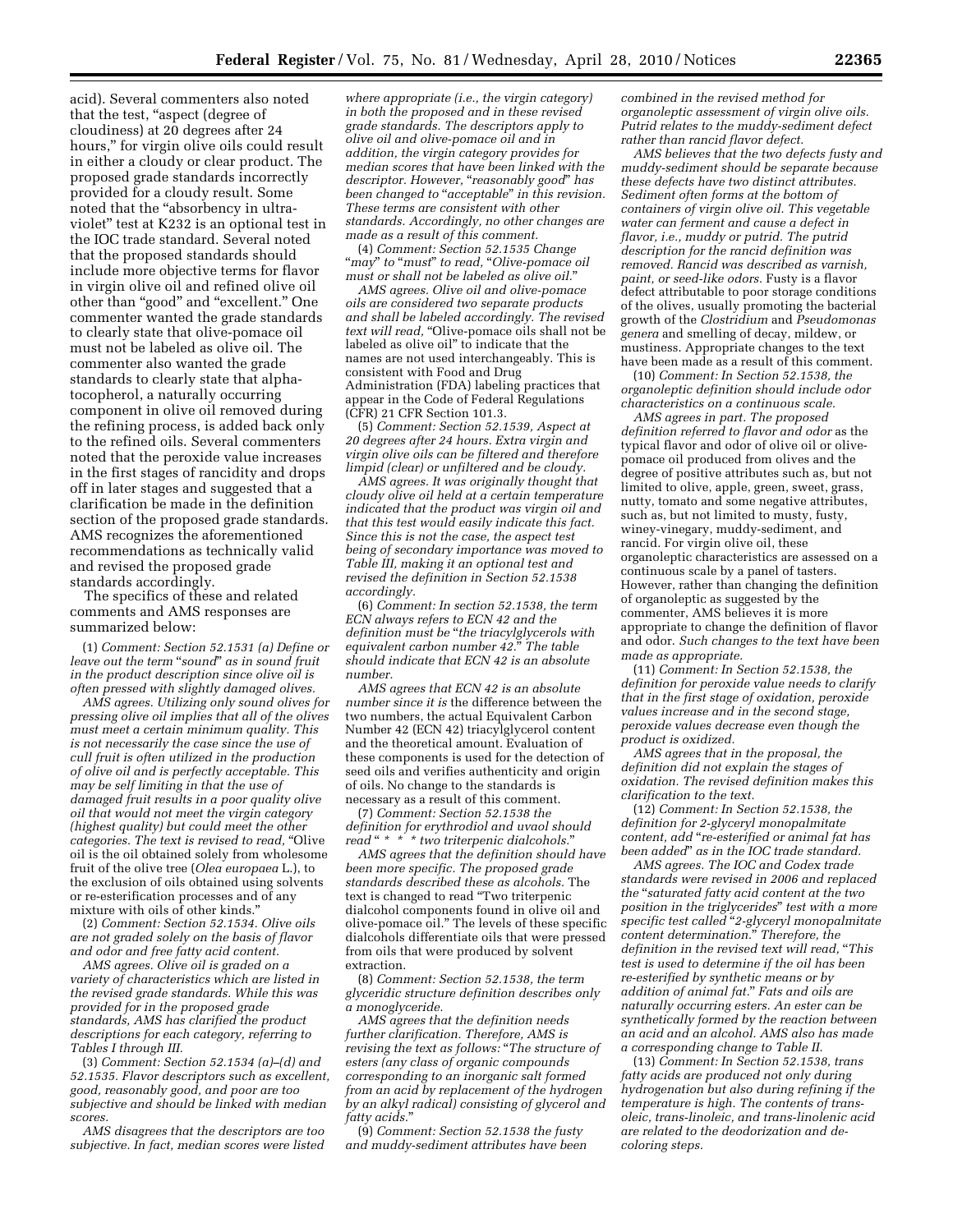*AMS agrees and has revised the definition for trans-fatty acids. The revised text now states,* ''When oil is partially hydrogenated or refined, trans conformation refers to which side of the fatty acid double bond the hydrogen is on. The trans conformation refers to hydrogen found on opposite sides of the double bond. Olive oil in its natural state is not a *trans* fatty acid because it has not been partially hydrogenated or refined. This test is used to determine if any processing has taken place such as, deodorization or de-coloring.''

(14) *Comment: In Section 52.1539 (Table I) Color. Color is not related to oil quality so what is the point of including this in the grading? An objective method for determining color such as the Association of Official Analytical Chemists method is suggested.* 

*AMS believes that even though color is not part of the grade, it provides information on the product and should remain in the grade standard. AMS added descriptions for the virgin olive oil category for consistency since the IOC trade standard provides color descriptions for olive oil and olive-pomace oil. The typical color of olive oil varies from light yellow to green. Olive-pomace oil may vary from light yellow to light green, brownish yellow, dark green, brown or black (for crude olive-pomace oil). The color will be evaluated as either normal or off color. Accordingly, AMS believes there is no need to make changes to this section.* 

(15) *Comment: The stigmastadiene current limit in the IOC trade standard revised in 2006 is 0.10 mg/kg for extra virgin olive oils. The limit for crude olive oil should be 5.0 mg/kg. The limits for refined olive oil, olive oil and olive-pomace oil are not necessary because this measurement determines the degree of refining.* 

*AMS agrees and has made corresponding changes in the Table because the stigmastadiene limits were revised in both the IOC and Codex standards in 2006. The stigmastadiene test was moved from Table II to Table I. This test will be a required test for all lots submitted to AMS because it aids in detecting whether the oil has been refined and or mixed with refined oil.* 

(16) *Comment: The limit for alphatocopherol of zero in extra virgin and virgin olive oils is not correct because these contain naturally occurring alpha-tocopherol which is removed during the refining process of producing olive-pomace oil.* 

*AMS agrees. Alpha-tocopherol is naturally occurring in olive oil but is removed during processing and added back to refined olive oil and olive-pomace oil at a limit of 200 mg/ kg. Accordingly, the table will be revised to note* ''*Not applicable*'' *for unrefined oils. This test is only necessary to assure that the limits have not been exceeded in refined oils.* 

(17) *Comment: List K232 as an optional item due to varying levels and lack of importance.* 

*AMS agrees and has addressed this suggestion in a footnote in Table I. This provision is not in the Codex standard but is mentioned in the IOC trade standard. The IOC trade standard indicates that this determination is solely for application by commercial partners on an optional basis. The new footnote indicates that this test is optional.* 

# **Tolerances for Linolenic Acid and Campesterol**

Several commenters noted that campesterol (one of several sterols found in olive oil) and limits for linolenic acid needed to conform to the IOC trade standard. Sterol analysis is used to detect the presence of seed oils. Sterols are one of many minor constituents of oils that are characteristic indicators of impurity of the olive oil. While some supported this difference, others were not in agreement. The reasons for AMS not making changes to the revised text as a result of these comments are detailed below.

(18) *Comment: Section 52.1539 (Table I), the IOC limit for the linolenic acid value is 1.0 percent. The IOC limit for campesterol is 4.0 percent. A larger value can indicate the addition of seed oils or refined oils (like corn, soy, canola, or cottonseed).* 

*AMS believes that the values for linolenic and campesterol are based on historical data originating from the Mediterranean region. Australia, Argentina, Israel, New Zealand and other countries pointed out that their olive oil was not considered when these limits were established. It is important to note that the use of the U.S. grade standards is voluntary. Further, the proposed parameters for linolenic acid and campesterol are slightly more liberal than the IOC standard, i.e., a broader range of olive oil (including U.S. production) falls within the proposed standards. As a result, more products can be addressed under the proposed standards. For this reason, the maximum value for the parameter was set according to what the United States typically produces, which is up to 1.5 percent for linolenic acid. Under the revised U.S. grade standards, linolenic acid values between 1.0 and 1.5 percent and campesterol values between 4.0 and 4.5 percent would be subject to further testing when the product is officially certified by AMS. These additional tests are outlined in Table II of the revised U.S. grade standards. Values higher than 1.5 percent and 4.5 percent respectively would not meet the standards for olive oil or olivepomace oil. The California Olive Oil Council (COOC) supported this approach because it is compatible with domestic suppliers who occasionally produce olive oil with linolenic acid or campesterol values slightly higher than the IOC standards would allow. While the U.S. produces only extra virgin olive oil, it is estimated that only one percent of the olive oil produced in the U.S would fall above the IOC limits for linolenic acid. AMS believes that this approach is reasonable and appropriate. According to the COOC, these higher values are attributable to growing conditions. Higher values for linolenic acid are also found in olive oil made from olives grown in Australia, South America, North Africa, and parts of Europe.* 

*Also, variation in campesterol levels has been reported in literature.1 The sterol and* 

*alcohol composition of Cornicabra virgin olive oil during the crop seasons from 1997/ 1998 to 2001/2002 were reported. The median value of campesterol was 4.0 percent and ranged from 3.4 to 4.5 percent in the five crop seasons studied; indicating that high natural content is a peculiar characteristic of the Cornicabra virgin olive oil. Cornicabra is a variety of olive. The limit for linolenic acid has not yet been established in the Codex standard to this date. In both cases olive oil or olive-pomace oil found to show limits between 1.0 and 1.5 percent (linolenic acid) and 4.0 and 4.5 percent (campesterol) will require the additional verification testing listed in Table II of the revised U.S. grade standards. Accordingly, no changes to the standards are made as a result of these comments.* 

### **Implementation**

Several commenters noted that all of the tests were considered mandatory in the IOC standard and all should be included in Table I. While this may be appropriate for the IOC standard, AMS continues to believe that it is more appropriate for the U.S. standards that tests be divided into categories and that the number of mandatory tests be limited. The AMS grade standards traditionally emphasize organoleptic characteristics. AMS performs grading services on a lot by lot basis. A lot is defined as any number of containers of the same size, type, and style located in the same warehouse or conveyance. A lot can also be described as being produced during a period or shift lasting up to 24 hours. In both cases the lot must be available for inspection at one time. The fees to perform all 22 analytical tests on every lot would be cost prohibitive (over \$7,000 per lot). Unlike the IOC standards, more than one sample is tested per lot. However, this does not prevent an applicant from requesting that additional tests be done to meet an international standard or other specification. The grade standards represent a minimum requirement to meet U.S. grades so that an applicant can use USDA grade marks on its label. A certificate is a written report that shows the pertinent facts concerning the quality, grade, and condition of the product, and may include useful descriptive information about the product and the containers in which it is packed.

The revised U.S. grade standards divide tests into three categories: Mandatory (Table I), Confirmatory (Table II), and Optional (Table III). The

<sup>&</sup>lt;sup>1</sup> Rivera del Álamo, R. M., Fregapane, G., Aranda, F., Go´mez-Alonso, S., Salvador, M. D., *Sterol And* 

*Alcohol Composition Of Cornicabra Virgin Olive Oil: The Campesterol Content Exceeds The Upper Limit Of 4% Established By EU Regulations,* Food Chemistry, (Vol. 84) (No. 4), (Orlando, Florida: Elsevier, 2004) 533–537, *http:// www.cababstractsplus.org/google/ abstract.asp?AcNo=20033202838.*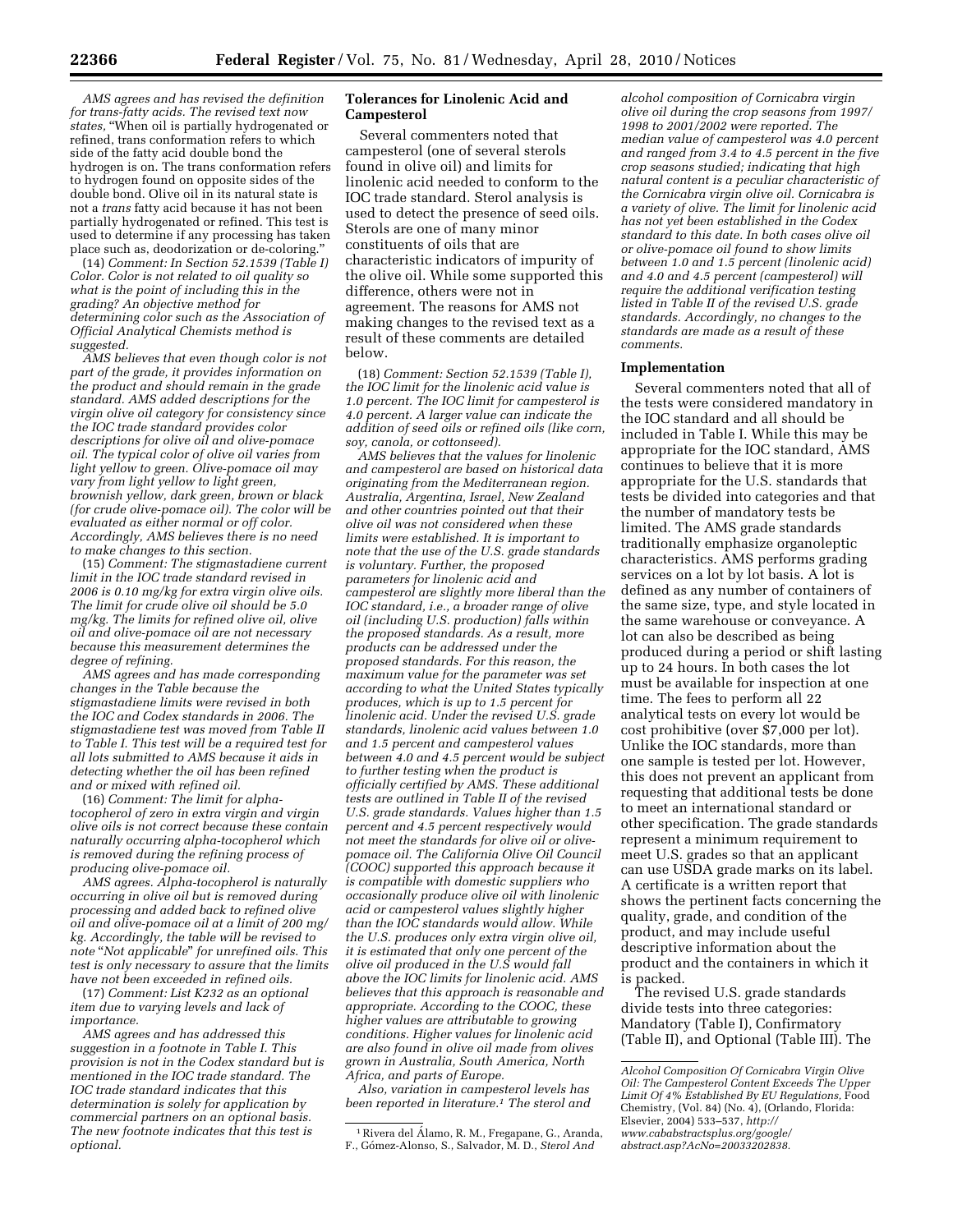mandatory tests shall be performed on all lots of olive oil and olive-pomace oil. These are listed in Table I and include flavor and odor, color, free fatty acid expressed as oleic acid, peroxide value, absorbency in ultraviolet (UV), fatty acid composition, trans fatty acid content, desmethylsterol composition, total sterol, and stigmastadiene content. Table II lists the tests for purity: Maximum difference between actual and theoretical ECN 42 triacylglycerol content; erythrodiol and uvaol; waxes; and 2-glyceryl monopalmitate content. Table III lists tests to be used if one wants additional information on other characteristics of the oil. These include moisture and volatile matter, insoluble impurities, flash point, heavy metals, unsaponifiable matter, aspect at 20 degrees Celsius after 24 hours, pesticide residues, and halogenated solvents. Some of these tests are monitored by FDA (*i.e.,* heavy metals, pesticide residues and halogenated solvents.)

In addition, one commenter did not agree with the "U.S." term preceding the grade terms (e.g., "U.S. Extra Virgin Olive Oil''). One commenter suggested that a traditional method using the pressing ratio (weight of the olives versus weight of the resultant oil) be used instead. One commenter wanted to specify the amount of virgin olive oil added to refined oil to produce olive oil. And finally, one commenter was not in support of the proposed grade standards because he felt that the IOC trade standard was unreliable and would have negative implications on ''New World'' olive oil producers. All of these comments are discussed below.

(19) *Comment: Sterol composition, maximum difference between actual and theoretical ECN42, erythrodiol, and waxes tests should be mandatory.* 

*AMS agrees in part and moved some of the corresponding analyses to Table I, making them mandatory. These include total sterols, stigmastadiene, and desmethylsterol composition because these tests detect specific properties of the oil that determines its purity and are not covered by other tests in Table I.* 

*The ECN42 analysis was not included in Table I because this test detects seed oils. Detection of seed oils is covered by other analyses already listed in Table I, namely desmethylsterol composition, fatty acid composition, and stigmastadiene content. Erythrodiol, uvaol, and wax content analyses detect the presence of pomace oil and oils produced from solvent extraction. These analyses are already covered by other tests that are listed in Table I, namely, stigmastadiene content and absorbance in ultraviolet. However, ECN42, erythrodiol and uvaol, waxes, content of 2-glyceryl monopalmitate are included in Table II. The tests listed in Table II will apply if analytical results do not comply with label declaration* 

*for the purity criteria listed in Table I, in the following cases: (1) If linolenic acid values are between 1.0 and 1.5 percent, (2) if the campesterol values are between 4.0 and 4.5 percent, or (3) at the applicant's request.* 

(20) *Comment: The names should comply with the IOC trade standards and Codex standards without the* ''*U.S.*'' *term preceding the name.* 

*The names of the grades are preceded by the term* ''*U.S.*'' *only if the product has been officially sampled and graded by AMS. Accordingly, use of the term* ''*U.S.*'' *is necessary and appropriate because it is used in conjunction with an official grade statement, or certificate, and can be used on labels, if an applicant desires to indicate that the product has been officially graded by USDA. Products would not be required to be labeled differently. No change was made as a result of this comment.* 

*Comment: The olive oil pressing ratio (weight of olives to weight of olive oil yielded) is the traditional method for judging the quality of the olive oil. Below 20 percent is considered olive-pomace oil.* 

*AMS disagrees that the pressing method is an appropriate method to include in the U.S. grade standards. The yield of olive oil depends on many complex factors besides the press ratio. These factors include the variety of olives, the pressing method used, ripeness, and moisture. The revised standards establish analytical and organoleptic methods for determining conformance with the various grade requirements regardless of the age, moisture, processing method, or variety of the in-going olives.* 

(21) *Comment: The IOC chemical markers represent a low minimum standard and that there would be negative implications on the burgeoning olive oil industries of California, Arizona, Texas, Australia, New Zealand, Chile, and Argentina. USDA should adopt a few chemical tests that are easily monitored in lieu of the proposed standard.* 

*AMS believes that the revised grade standards would allow applicants assurance of product quality through inspection and testing using objective chemical and organoleptic testing. Applicants of the AMS inspection services could demonstrate that their product has been officially graded by using the official USDA marks on their packaging or other materials. This would help consumers and buyers differentiate between the various grades and better reflect the value of their purchases. The U.S. grade standards establish terms that can objectively define product quality and help ensure that consumers receive what they expect when they purchase certain food products.* 

There were additional comments or clarifications requested by some commenters on the implementation of the grade standards as discussed below.

(22) *Comment: Will the tests be performed in a timely manner?* 

*AMS will use the AMS Science and Technology Laboratory in Blakely, Georgia for both the analytical and organoleptic testing. Sample results will be available in a timely manner.* 

(23) *Comment: What assurances are there of the quality of the tasters?* 

*AMS will follow the procedures set forth in the COI/T.20/Doc. No. 15,* ''*Organoleptic assessment of virgin olive oil,*'' *as listed in the standards. A panel of AMS tasters will be trained by IOC qualified trainers. In addition to the flavor panel, sample results would be monitored regularly through a systematic review process where samples are sent to a designated AMS office for evaluation and concurrence with previous results.* 

(24) *Comment: AMS should consider providing median terms for refined olive oil.* 

*Under the IOC trade standards and the Codex standards, only the virgin olive oils are subject to organoleptic assessment through a flavor panel. Therefore, median scores are not applicable for refined olive oil products or for any of the olive-pomace oils. However, AMS will flavor these oils. The revised grade standards require that refined oils have at least acceptable flavor.* 

(25) *Comment: AMS should specify a minimum quantity of virgin olive oil added to refined olive oil for olive oil which is a blend of the two.* 

*Neither the IOC trade standard nor the Codex standard defines the amount of virgin olive oil blended with refined olive oil to produce olive oil. Such a proposal would require additional research and accordingly is not included in the revised standards.* 

(26) *Comment: The sample unit of 375 ml is too much; 250 ml should be sufficient to perform the tests.* 

*AMS disagrees. AMS believes that the flavor panel review alone requires 15–20 milliliters (ml) per person or 240 ml for a twelve-person flavor panel. However, this does not include an additional amount required for analytical testing. Therefore, after further review 500 ml is determined to be needed to properly retest a sample for any reason.* 

# **Editorial Comments**

AMS agreed with many of the following suggestions and comments as having merit. The following reflects such suggestions and comments.

(27) *Comment: Section 52.1538 Definition should read* ''*Desmethylsterol*'' *not*  ''*Dimethylsterol*''*.* 

*AMS agrees and corrected the typographical error.* 

(28) *Comment:* ''*Ordinary olive*'' *oil was removed from the standard but reference is made to it in Section 52.1542 and should be removed.* 

*AMS agrees and removed references to ordinary olive oil from the section because ordinary olive oil is not a part of the standard. This product was an olive oil of lower quality than virgin olive oil but of slightly better quality than lampante oil. AMS decided in the proposed grade standards that because this product is not often used in trade, is considered fairly unpalatable, that it would be considered as lampante oil and removed from the grade standards.* 

(29) *Comment: Moisture and insoluble impurities for lampante olive oil are not defined in the IOC trade standard or Codex standard because the product will be refined.* 

*AMS agrees that the IOC and Codex standards do not set limits for moisture or*